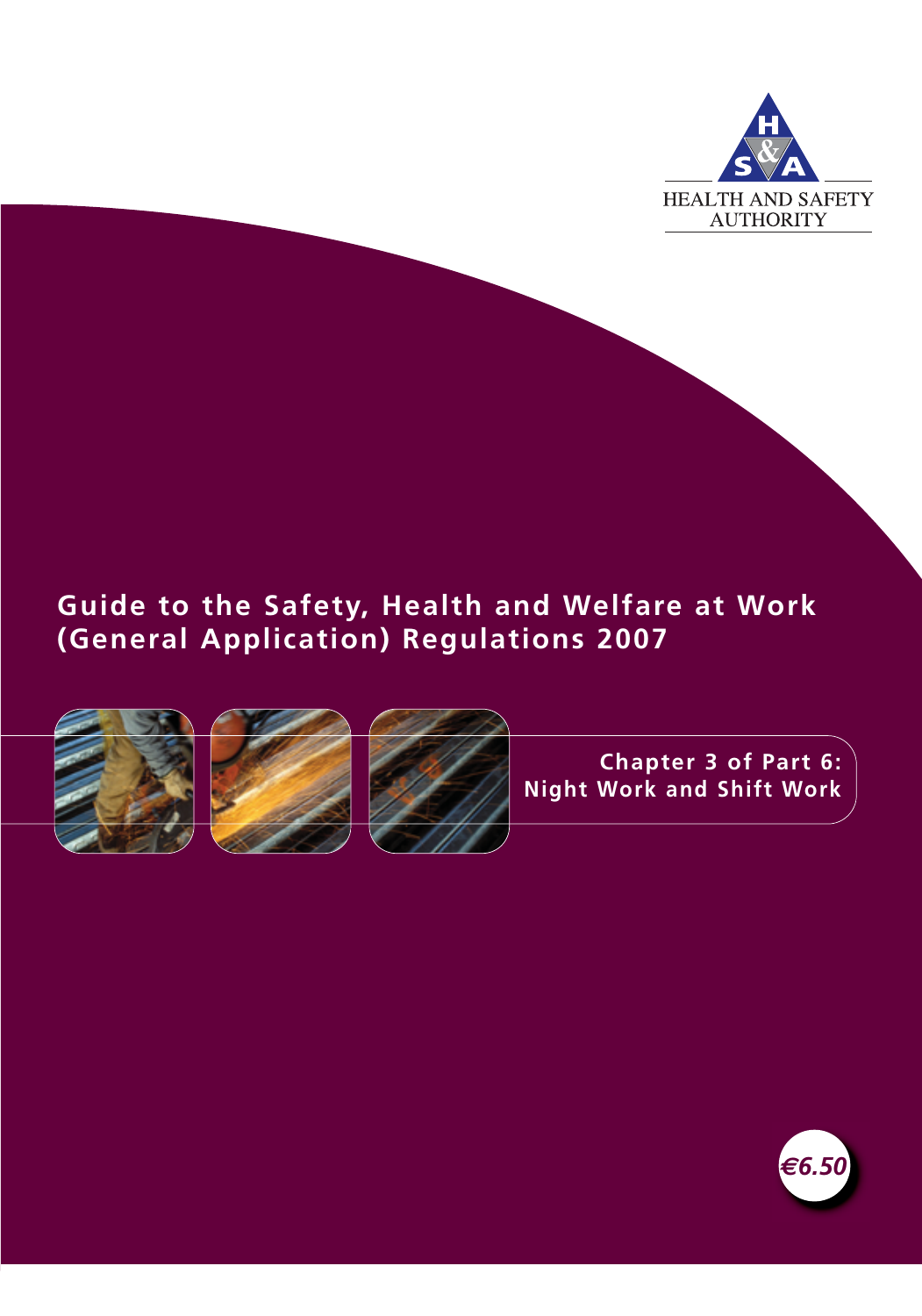# **Guide to the Safety, Health and Welfare at Work (General Application) Regulations 2007**

**Chapter 3 of Part 6: Night Work and Shift Work**

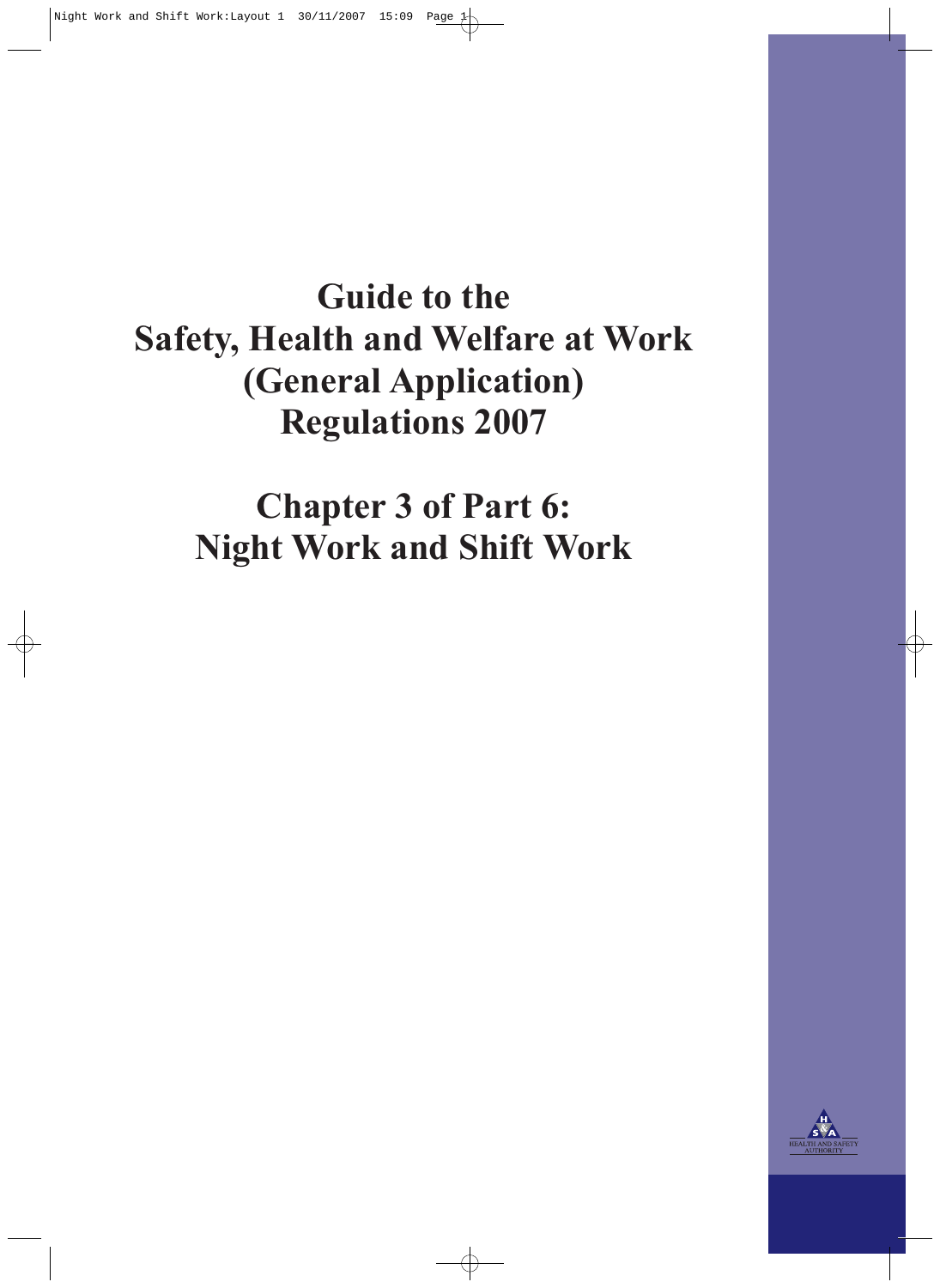Published in December 2007 by the Health and Safety Authority, The Metropolitan Building, James Joyce Street, Dublin 1. ©All rights reserved. No part of this publication may be reproduced, stored in a retrieval system, or transmitted in any form or by any means, electronic, mechanical, photocopying, recording or otherwise, without the prior permission of the Health and Safety Authority.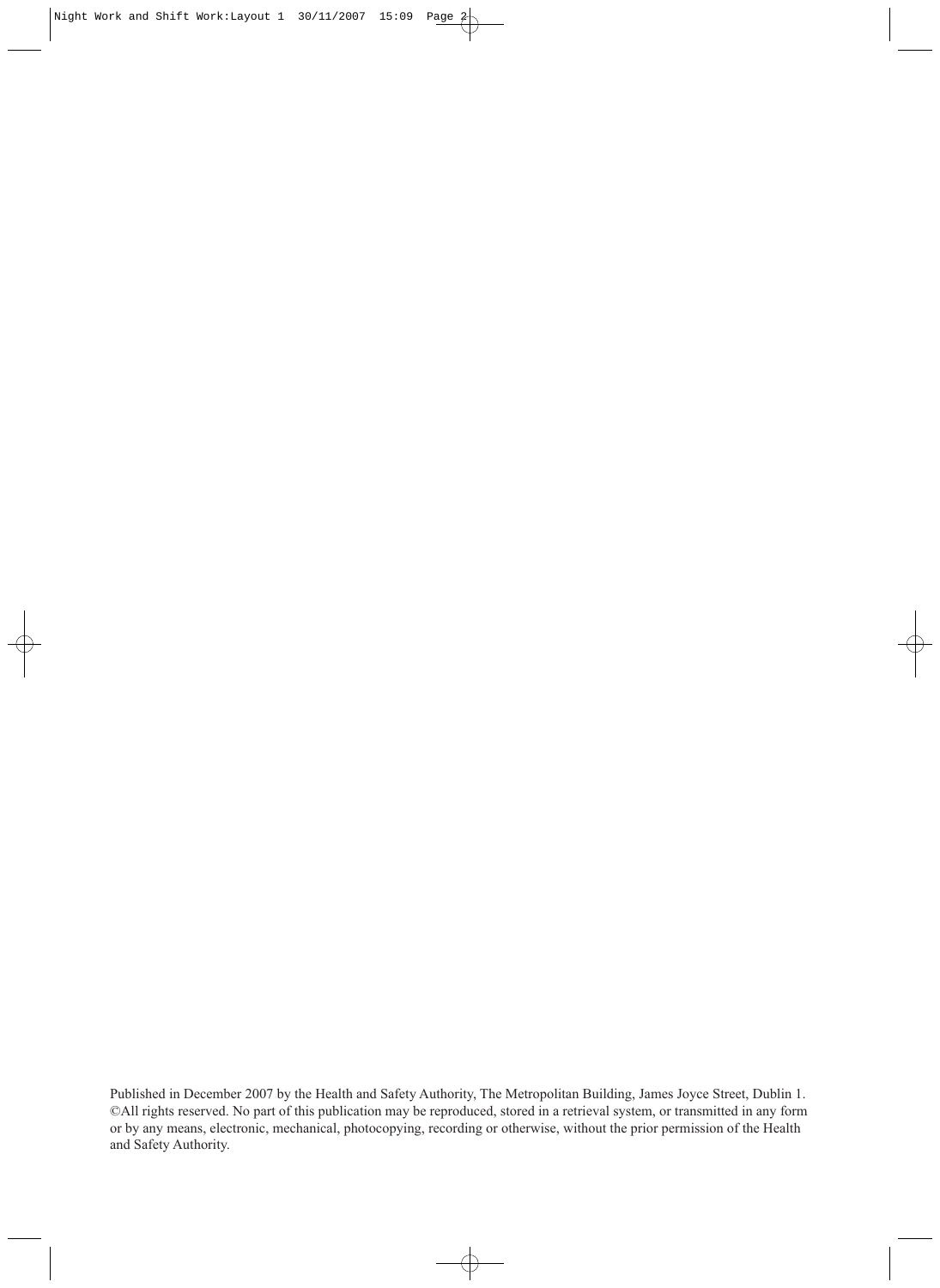# **Contents**

| Introduction |                                                                                                      | 5              |
|--------------|------------------------------------------------------------------------------------------------------|----------------|
|              | Regulation 153: Interpretation for Chapter 3                                                         | 5              |
|              | Regulation 154: Application of Chapter 3                                                             | 6              |
|              | Regulation 155: Night Work Risk Assessment                                                           | 6              |
|              | Regulation 156: Protective or Preventive Measures with Respect<br>to Night Workers and Shift Workers | $\overline{7}$ |
|              | Regulation 157: Health Assessment and Transfer to Day Work                                           | 7              |
| Appendix:    | Other Relevant Legislation                                                                           | 10             |

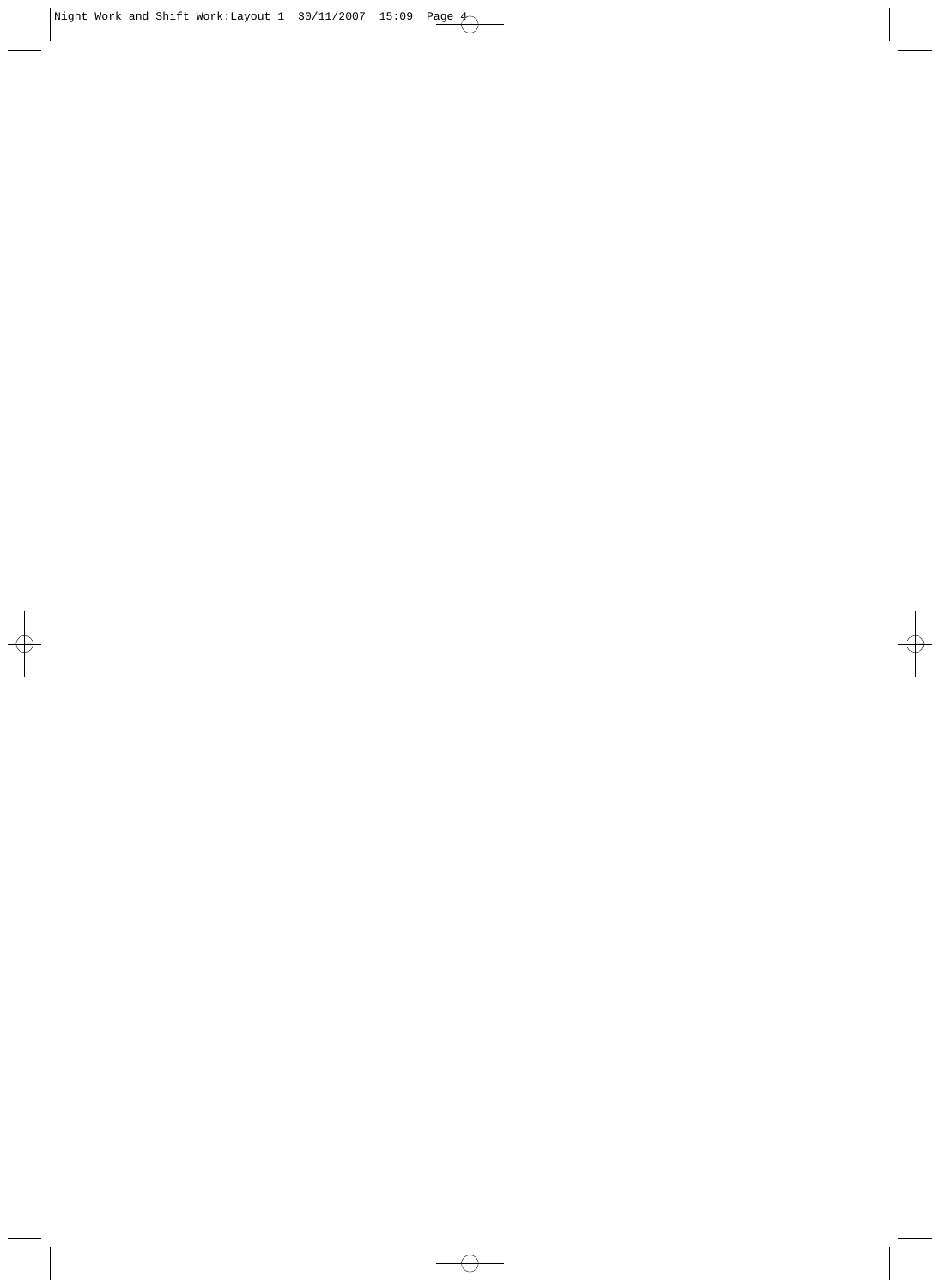#### **Guide to Chapter 3 of Part 6 of the General Application Regulations 2007**

#### **Chapter 3 of Part 6: NIGHT WORK AND SHIFT WORK**

#### **Introduction**

This Guide is aimed at safety and health practitioners, employers, managers, employees, safety representatives and others to give guidance on Chapter 3 of Part 6 of the Safety, Health and Welfare at Work (General Application) Regulations 2007 (S.I. No. 299 of 2007) relating to night work and shift work. The objective of the Guide is to give general guidance aimed at the prevention of occupational accidents or ill health. *It is not intended as a legal interpretation of the legislation.*

Chapter 3 of Part 6 of the General Application Regulations 2007 transposes the safety and health provisions of Directive 93/104/EC concerning certain aspects of the organisation of working time in respect of night workers and shift workers. (Other aspects of that Directive are transposed through the Organisation of Working Time Act 19971 (No. 20 of 1997).)

From 1 November 2007, Chapter 3 of Part 6 of the General Application Regulations 2007 replaces the Safety, Health and Welfare at Work (Night Work and Shift Work) Regulations 2000 (S.I. No. 11 of 2000), which are revoked from that date.

In this Guide the text of the Regulations is shown in italics.

The General Application Regulations 2007 are made under the Safety, Health and Welfare at Work Act 2005 (No. 10 of 2005) referred to elsewhere in this Guide as the "2005 Act" or "the Act".

#### **Regulation 153: Interpretation for Chapter 3**

*153. In this Chapter:*

*"1997 Act" means the Organisation of Working Time Act 1997 (No. 20 of 1997);* 

*"night work" and "night worker" have the same meaning as they have in the 1997 Act2 ;*

(b) who normally works at least 3 hours of his or her daily working time during night time, and

(c) the number of hours worked by whom during night time, in each year, equals or exceeds 50 per cent of the total number of hours worked by him or her during that year.



<sup>&</sup>lt;sup>1</sup> For information on the Organisation of Working Time Act 1997, contact the Employment Rights Section of the Department of Enterprise, Trade and Employment, Davitt House, Adelaide Road, Dublin 2, telephone (01) 631 2121, www.entemp.ie

 $2$  "night time" means the period between midnight and 7 a.m. on the following day;

<sup>&</sup>quot;night work" means work carried out during night time;

<sup>&</sup>quot;night worker" means an employee-

<sup>(</sup>a) who normally works at least 3 hours of his or her daily working time during night time,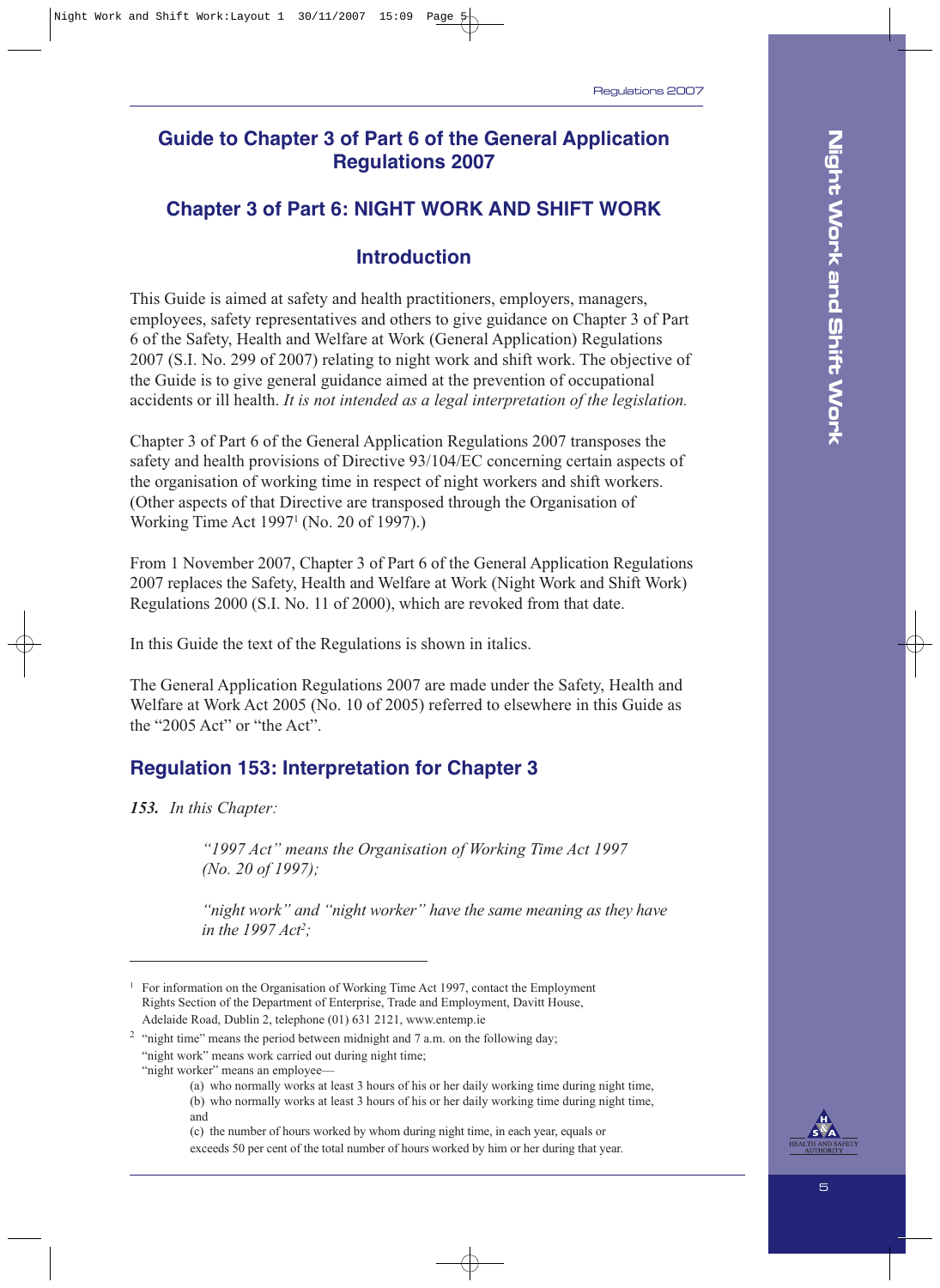*"shift work" and "shift worker" have the same meaning as they have in the 1997 Act3*<sup>3</sup>

Night time is the period between midnight and 7.00 a.m. the following day.

Night workers are employees who normally work at least three hours of their daily working time during night time and whose annual number of hours worked at night equals or exceeds 50 per cent of their annual working time.

#### **Regulation 154: Application of Chapter 3**

*154. This Chapter applies in respect of— (a) an employee and employer to whom the 1997 Act applies, and*

*(b) a self-employed person.*

Chapter 3 of Part 6 of the General Application Regulations does not apply to -

- Those not covered by the rest and maximum working time rules of the 1997 Act,
- A member of the Defence Forces or An Garda Síochána,
- Some transport employees (see Appendix),
- Those who control their own working hours,
- A family employee working on a farm or in a private house.

See Appendix for details of categories of workers covered by alternative working time legislation.

#### **Regulation 155: Night work risk assessment**

- *155. For the purposes of section 16(2)(a) of the 1997 Act, an employer shall carry out, in compliance with section 19 of the Act, a risk assessment, taking account of—*
	- *(a) the specific effects and hazards of night work, and*
	- *(b) the risks to the safety and health of the employee concerned that attach to the work that a night worker is employed to do,*

*so as to determine whether that work involves special hazards or a heavy physical or mental strain.*

The employer must carry out a risk assessment, in accordance with section 19 of the 2005 Act, to determine whether night work involves special hazards or imposes a heavy physical or mental strain on the employee concerned.

<sup>3</sup> "Shift work" and "shift worker" are defined in Article 2(5) and Article 2(6) of Council Directive 93/104/EC (as set out in the Sixth Schedule to the Organisation of Working Time Act 1997) as follows:

<sup>5.</sup> shift work shall mean any method of organising work in shifts whereby workers succeed each other at the same work stations according to a certain pattern, including a rotating pattern, and which may be continuous or discontinuous, entailing the need for workers to work at different times over a given period of days or weeks;

<sup>6.</sup> shift worker shall mean any worker whose work schedule is part of shift work.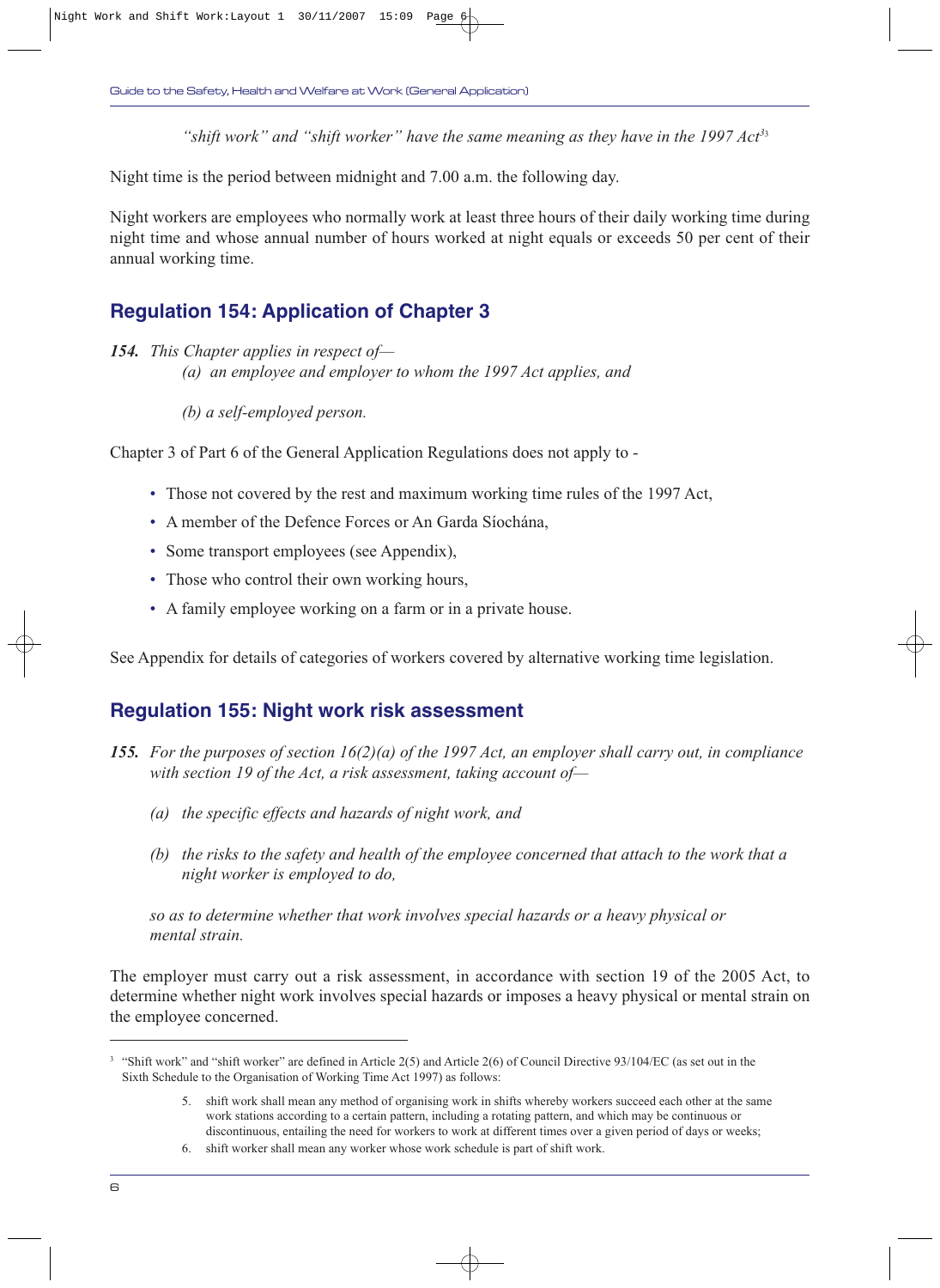The aim of the risk assessment is to determine if the night work has any specific effects or poses any particular hazards which could affect the safety and health of night workers.

#### **Regulation 156: Protective or preventive measures with respect to night workers and shift workers**

- *156. An employer, taking account of the risk assessment under Regulation 155, shall—*
	- *(a) take such steps as, having regard to the nature of the work concerned, are appropriate for the protection of the safety and health of a night worker or an employee who is a shift worker, and*
	- *(b) in taking steps to comply with section 18 of the Act, have regard to the employer's duty under paragraph (a).*

The employer must appoint a competent person in accordance with section 18 of the 2005 Act, preferably in the employer's employment, to ensure the protection from and the prevention of risks to the safety and health of a night worker or shift worker.

#### **Regulation 157: Health assessment and transfer to day work**

- *157. (1) An employer,*
	- *(a) before employing a person as a night worker, and*
	- *(b) at regular intervals during the period that that person is employed as a night worker,*

*shall make available to that person, free of charge, an assessment by a registered medical practitioner, or a person under the practitioner's supervision, in relation to any adverse effects of that night work on the night worker's health.*

Before an employee starts night work and at regular intervals whilst working as a night worker, the employer must offer the employee an assessment by a registered medical practitioner, or a person under the medical practitioner's supervision, to determine any adverse effects of night working on the employee's health.

This assessment must be provided free of charge to the employee.

- *(2) In discharging the duty under paragraph (1) the employer—*
	- *(a) may take into account any entitlement to an assessment referred to in that paragraph that is provided by the State, and*

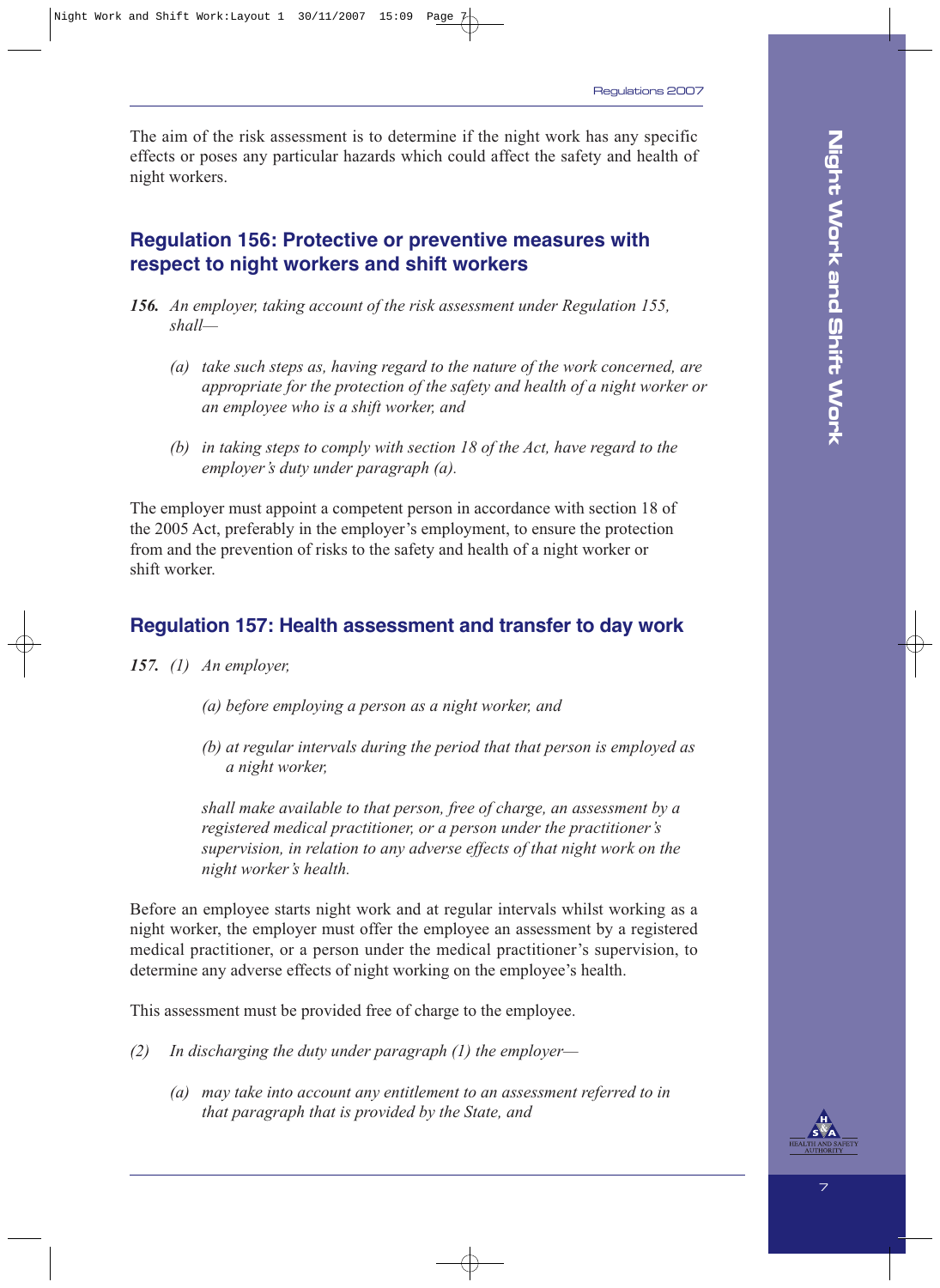*(b) shall facilitate the night worker's attendance at the assessment if so required.*

Where an employee qualifies for a health assessment provided by the State, as referred to in Regulation 157(1), an employer fulfils his or her obligation under paragraph (1) by, if required, facilitating that employee's attendance at such an assessment.

- *(3) The person who performs an assessment referred to in paragraph (1) shall—*
	- *(a) endeavour to detect if the health of the employee concerned is being or will be adversely affected by the fact that the employee performs or will perform night work, and*
	- *(b) on the completion of the assessment, inform the employer and employee concerned—*
		- *(i) of the opinion of the person who performs the assessment as to whether the employee is fit or unfit to perform the night work concerned, and*
		- *(ii) if that opinion is that the employee is unfit to perform that night work by reason only of the particular conditions under which that work is performed, suggesting changes in those conditions that could be made so that the employee could be considered fit to perform that night work.*

The registered medical practitioner, or his or her nominee, will assess whether night work is having, or may have, a negative impact on the health of the employee.

Following assessment, the person who carried out the assessment will inform the employer and employee whether the employee is fit or unfit to perform night work. Where the employee is deemed to be unfit because of the particular work conditions, the person who carried out the assessment may suggest changes in those conditions so that they would not affect the employee's health and would result in him or her being fit for night work.

- *(4) Neither a registered medical practitioner nor a person acting under his or her supervision shall disclose—*
	- *(a) the clinical details of the assessment referred to in paragraph (1) to any person other than the employee concerned or a person designated under section 63 of the Act, or*
	- *(b) the opinion of the registered medical practitioner of such an assessment to any person other than the employee and employer concerned.*

Clinical details of the assessment may only be disclosed to the employee (or persons designated in accordance with Section 63 of the 2005 Act relating to "Medical Examinations").

The result of the assessment (i.e. whether the employee is fit or unfit for night work) may only be disclosed to the employee and employer concerned.

- *(5) If a night worker—*
	- *(a) becomes ill or otherwise exhibits symptoms of ill-health, and*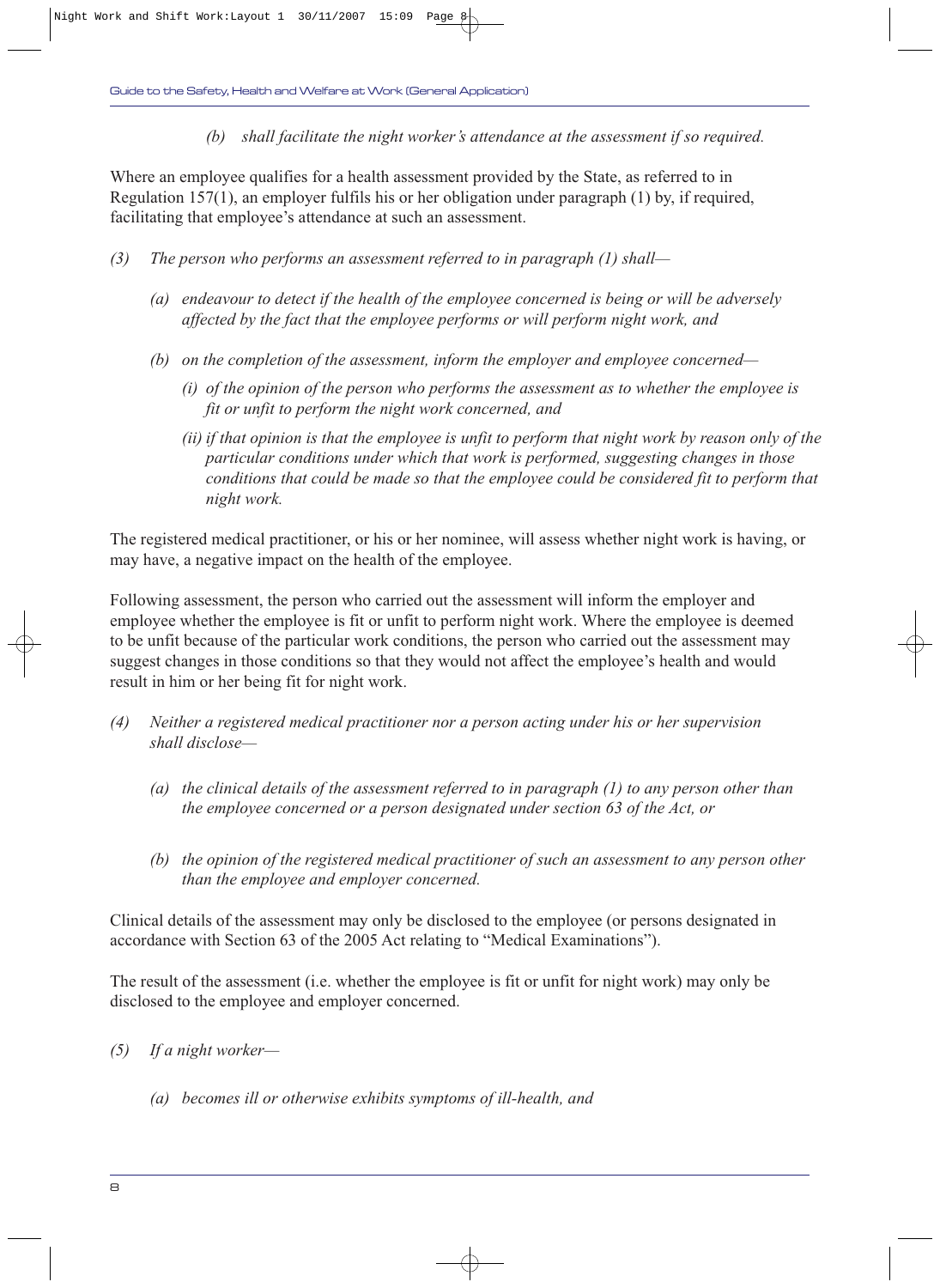*(b) that illness is or those symptoms are recognised as being connected with the fact that the night worker performs night work,*

*the employer, whenever possible, shall assign duties to the employee that do not involve performing any night work and to which the employee is suited.*

If a night worker becomes unwell for reasons connected with night work, the employer must reassign the employee to other duties to which he or she is suited and which do not involve any night work, whenever this is possible.

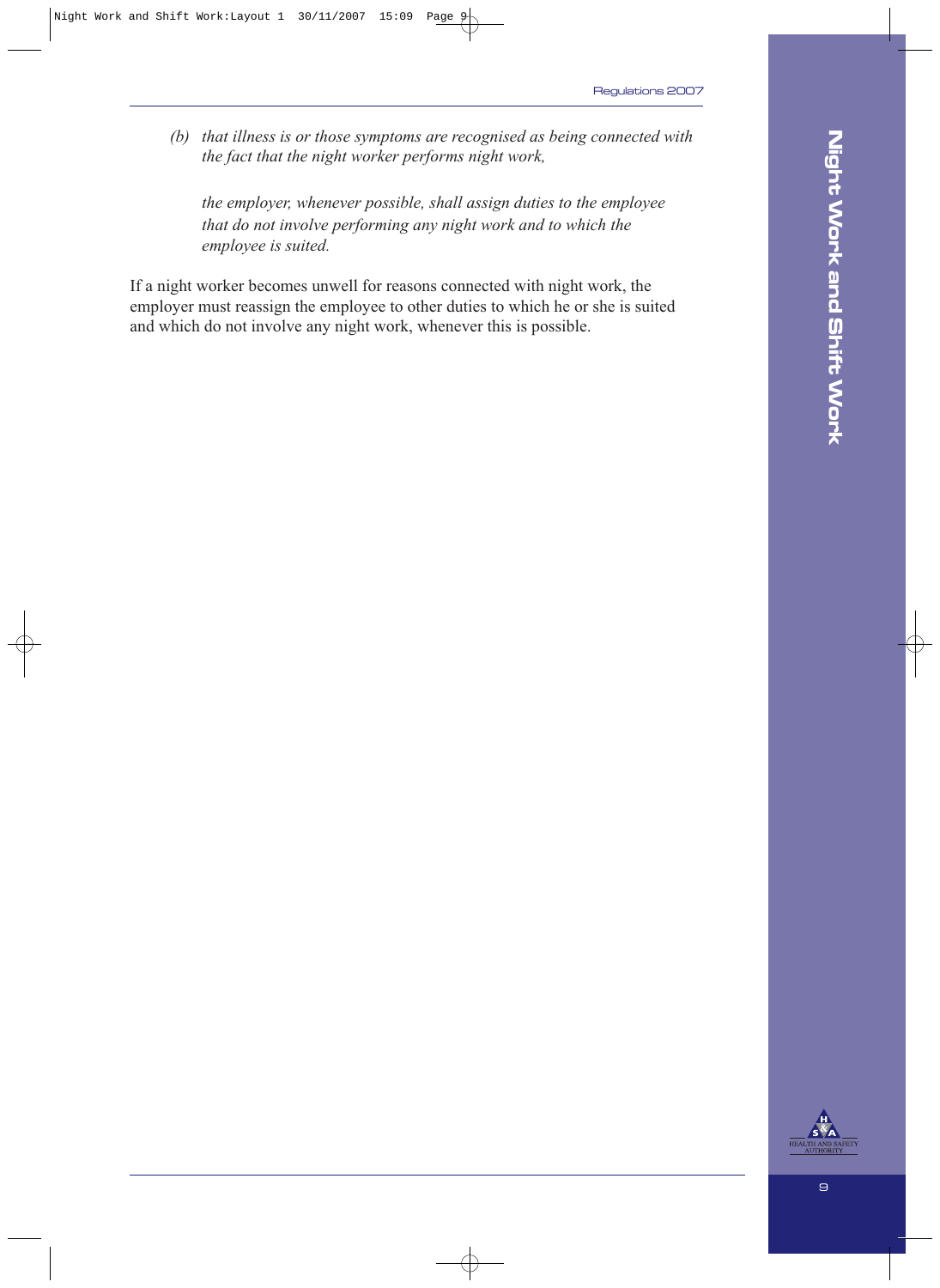## **APPENDIX**

### **Other Relevant Legislation**

**Transport employees** other than:

- (a) persons performing mobile road transport activities as defined in Directive 2002/15/EC of the European Parliament and of the Council of 11 March 2002, and
- (b) mobile staff in civil aviation as defined in the Annex to Council Directive 2000/79/EC of 27 November 2000,

are now covered by the Organisation of Working Time Act 1997 by virtue of the Organisation of Working Time (Inclusion of Transport Activities) Regulations 2004 (S.I. No. 817 of 2004) which revoked the Organisation of Working Time (Exemption of Transport Activities) Regulations 1998 (S.I. No. 20 of 1998).

The rest periods and maximum working time of **seafarers** are now regulated by the European Communities (Merchant Shipping) (Organisation of Working Time) Regulations 2003 (S.I. No. 532 of 2003).

The rest periods and maximum working time of **sea fishermen** are regulated by the European Communities (Workers on Board Sea-going Fishing Vessels) (Organisation of Working Time) Regulations 2003 ( S.I. No. 709 of 2003).

The rest periods and maximum working time of **offshore workers** are now regulated by the Organisation of Working Time Act 1997 by virtue of the Organisation of Working Time (Inclusion of Offshore Work) Regulations 2004 (S.I. No. 819 of 2004).

The rest periods and maximum working time of **junior hospital doctors** are now regulated by the European Communities (Organisation of Working Time) (Activities of Doctors in Training) Regulations 2004 (S.I. No. 494 of 2004).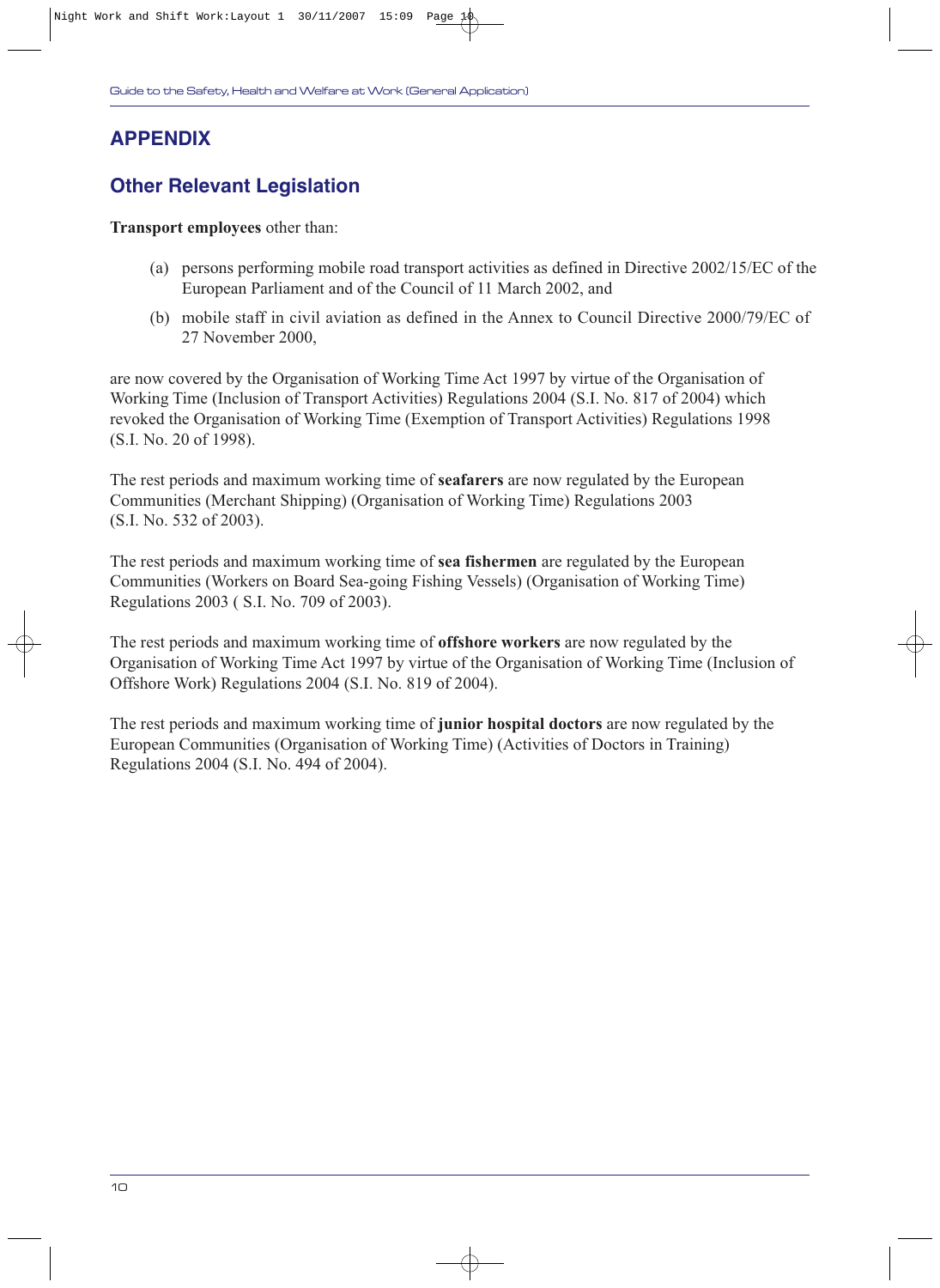**Notes**



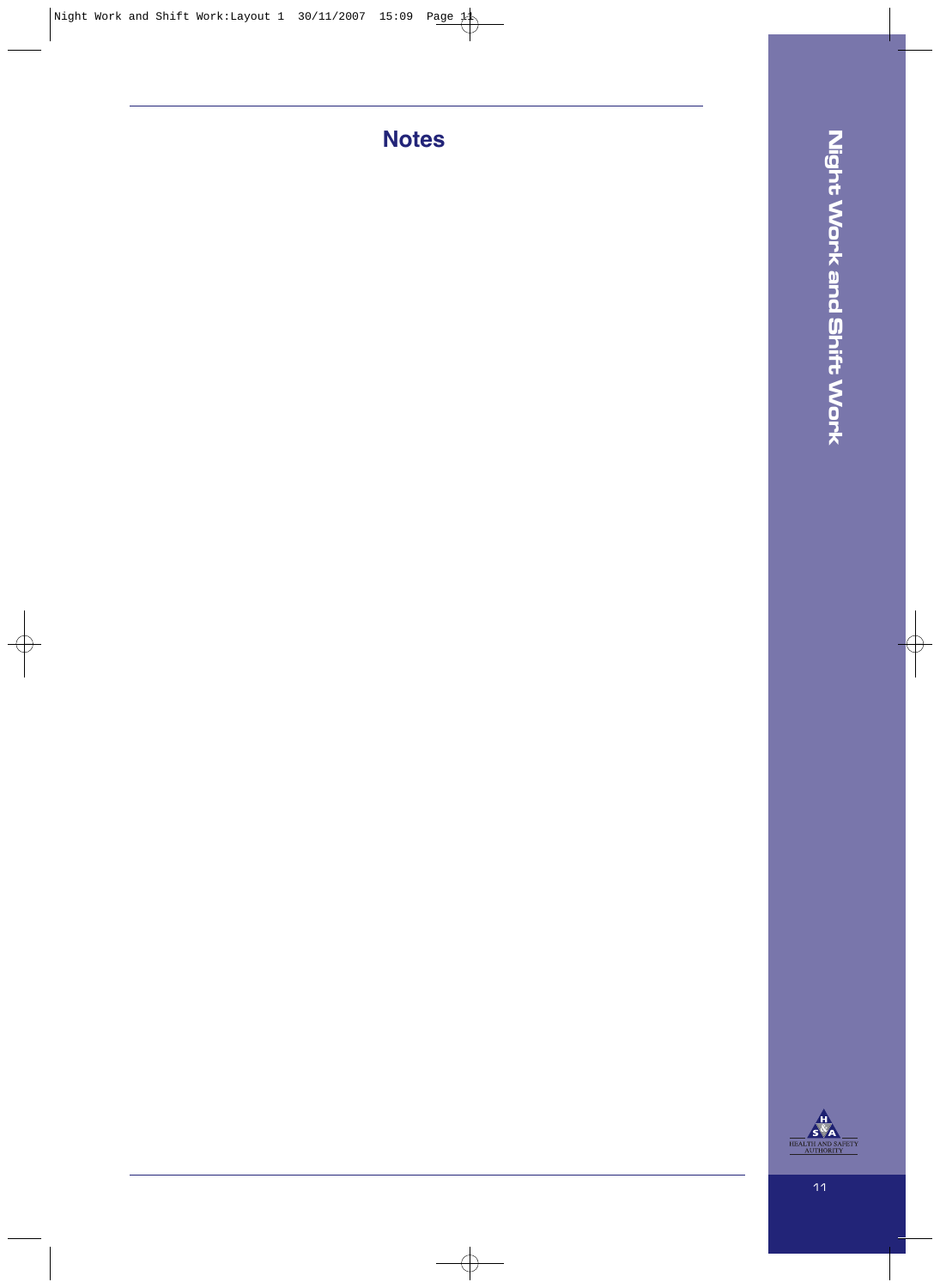## **Notes**